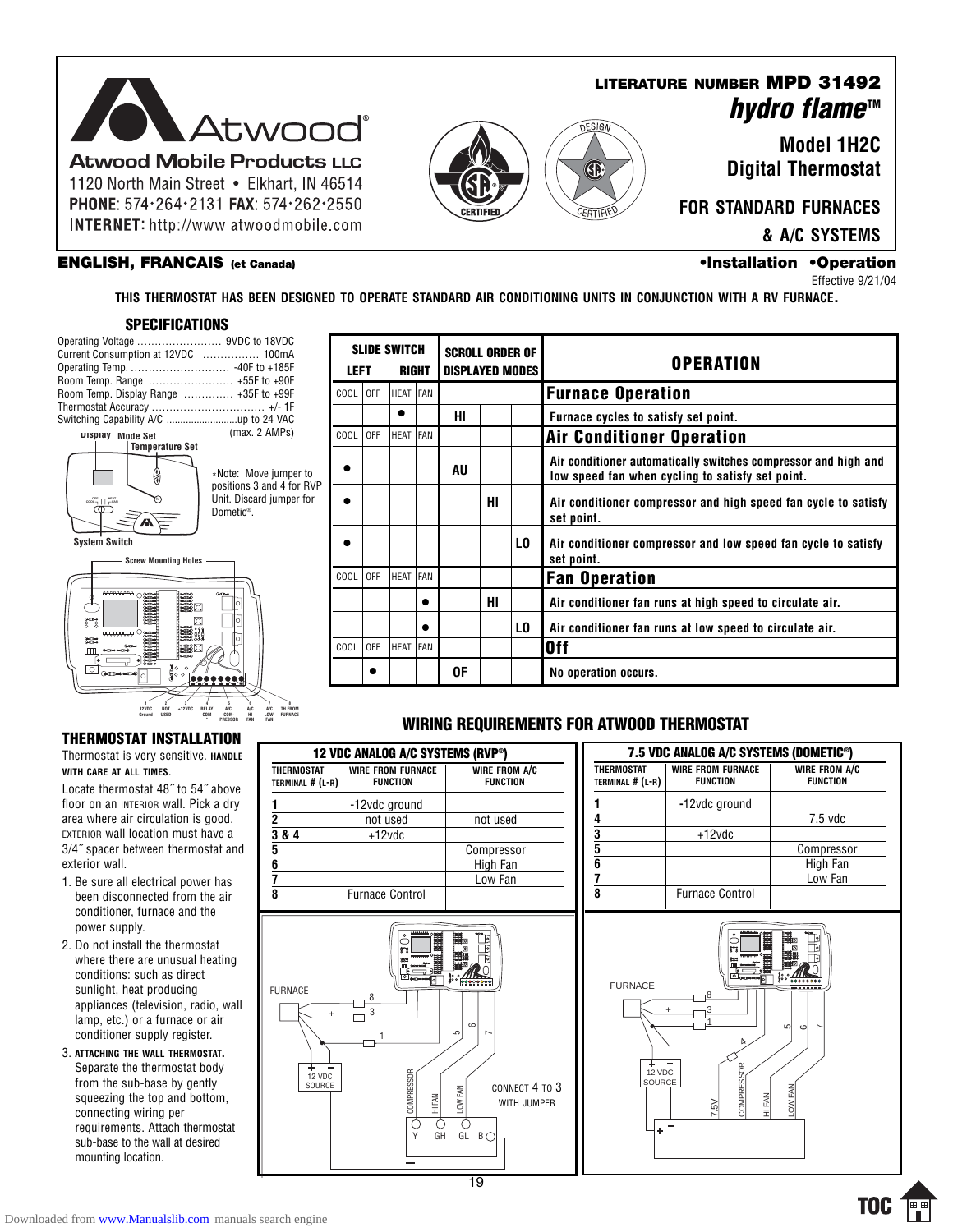

**INTERNET:** http://www.atwoodmobile.com

GF

### **LITERATURE NUMBER MPD 31493 hydro flame™**

**Model 2H2C Two Stage Furnace Digital Thermostat**

### **ENGLISH, FRANCAIS (et Canada) •Installation •Operation**

**FOR TWO STAGE FURNACE**

Effective 9/21/04

**THIS THERMOSTAT HAS BEEN DESIGNED TO OPERATE STANDARD AIR CONDITIONING UNITS IN CONJUNCTION WITH AN EXCALIBUR 2-STAGE FURNACE.**



#### **THERMOSTAT INSTALLATION**

Thermostat is very sensitive. **HANDLE WITH CARE AT ALL TIMES**. Locate thermostat 48" to 54" above floor on an INTERIOR wall. Pick a dry area where air circulation is good. EXTERIOR wall location must have a 3/4˝ spacer between thermostat and exterior wall.

- 1. Be sure all electrical power has been disconnected from the air conditioner, furnace and the power supply.
- 2. Do not install the thermostat where there are unusual heating conditions: such as direct sunlight, heat producing appliances (television, radio, wall lamp, etc.) or a furnace or air conditioner supply register.
- 3. **ATTACHING THE WALL THERMOSTAT.** Separate the thermostat body from the sub-base by gently squeezing the top and bottom. Pull wires through access hole in base plate. Attach thermostat sub-base to the wall at the desired mounting location. Mount the sub-base to the wall before connecting the wires.

| <b>LEFT</b> |            | <b>System Slide Switch</b><br><b>RIGHT</b> |            | <b>SCROLL ORDER OF</b><br><b>DISPLAYED MODES</b> |    |     |           |    | <b>OPERATION</b>                                                                                                               |
|-------------|------------|--------------------------------------------|------------|--------------------------------------------------|----|-----|-----------|----|--------------------------------------------------------------------------------------------------------------------------------|
| COOL        | <b>OFF</b> | <b>HEAT</b>                                | <b>FAN</b> | Scroll Order of Displayed Modes                  |    |     |           |    | <b>Furnace Operation</b>                                                                                                       |
|             |            |                                            |            | AU                                               |    |     |           |    | Furnace automatically switches between high and low BTU valve and high<br>and low speed fan when cycling to satisfy set point. |
|             |            |                                            |            |                                                  | HI |     |           |    | Furnace high BTU valve and high speed furnace fan cycle to satisfy set point.                                                  |
|             |            |                                            |            |                                                  |    | LO. |           |    | Furnace low BTU valve and low speed furnace fan cycle to satisfy set point.                                                    |
|             |            |                                            |            |                                                  |    |     | <b>HF</b> |    | Furnace fan runs at high speed to circulate air. Air conditioner fan does not run.                                             |
|             |            |                                            |            |                                                  |    |     |           | LF | Furnace fan runs at low speed to circulate air. Air conditioner fan does not run.                                              |
| <b>COOL</b> | 0FF        | <b>HEAT</b>                                | FAN        | Scroll Order of Displayed Modes                  |    |     |           |    | <b>Air Conditioner Operation</b>                                                                                               |
|             |            |                                            |            | AU                                               |    |     |           |    | Air conditioner automatically switches compressor and high and low speed fan when<br>cycling to satisfy set point.             |
|             |            |                                            |            |                                                  | HI |     |           |    | Air conditioner compressor and high speed fan operate to satisfy set point.                                                    |
|             |            |                                            |            |                                                  |    | LO. |           |    | Air conditioner compressor and low speed fan operate to satisfy set point.                                                     |
|             |            |                                            |            |                                                  |    |     | <b>HF</b> |    | Air conditioner fan runs at high speed to circulate air. Furnace fan does not run.                                             |
|             |            |                                            |            |                                                  |    |     |           | LF | Air conditioner fan runs at low speed to circulate air. Furnace fan does not run.                                              |
| COOL        | 0FF        | <b>HEAT</b>                                | <b>FAN</b> | Scroll Order of Displayed Modes                  |    |     |           |    | <b>Fan Operation</b>                                                                                                           |
|             |            |                                            |            |                                                  | HI |     |           |    | Air conditioner fan and furnace fan run at high speed to circulate air.                                                        |
|             |            |                                            |            |                                                  |    | LO. |           |    | Air conditioner fan and furnace fan run at low speed to circulate air.                                                         |
| COOL        | <b>OFF</b> | <b>HEAT</b>                                | FAN        | Scroll Order of Displayed Modes                  |    |     |           |    | 0ff                                                                                                                            |
|             |            |                                            |            | 0F                                               |    |     |           |    | No operation occurs.                                                                                                           |

**Specifications** Operating Voltage ....................... 9VDC to 18VDC Power Consumption ................................ 100mA Operating Temperature .................. -40F to +185F

Room Temperature Range .............. +55F to +90F Room Temperature Display Range .. +35F to +99F Thermostat Accuracy ................................ +/- 1F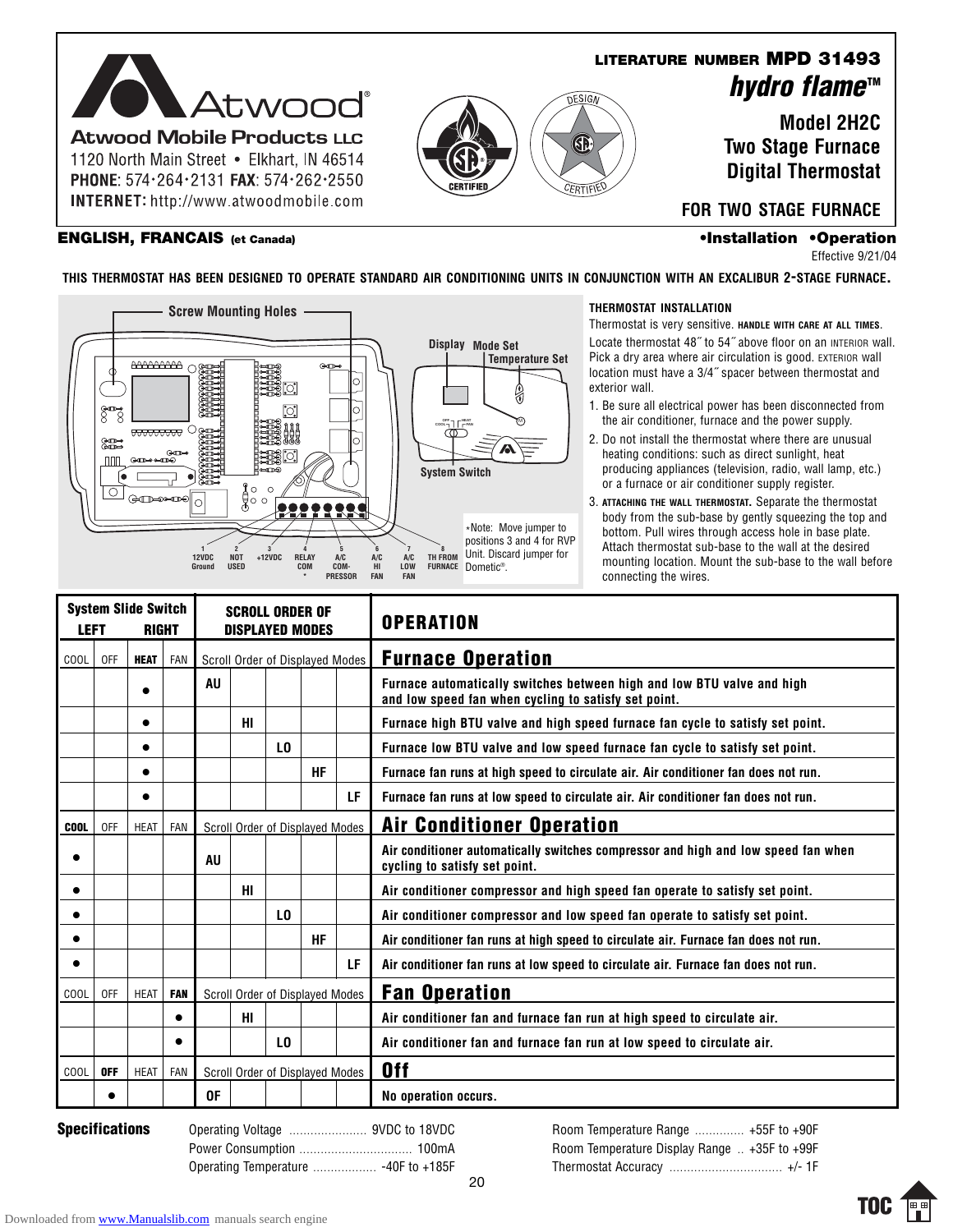## **Mechanical Thermostat - HEAT ONLY**

### **WHAT IS A THERMOSTAT?**

- It is an ON/OFF switch controlled by a bi-metal coil which opens and closes an electrical contact by sensing changes in the ambient temperature.
- With its contacts close, it supplies power to the time delay relay which in turn closes a contact that sends power to the blower motor.
- Normally, the thermostat contacts are closed if the blower is running.
- The hydro flame thermostat is equipped with a heat anticipator which allows one to adjust the length of the heating cycles. A furnace should cycle 5-6 times an hour.
	- a. The anticipator is set at 1.0 on all hydro flame thermostats. If you want to shorten the heating cycle, move anticipator to a lower amp setting. You should not set lower than .48 which is the amperage rating of the gas valve. Setting any lower could burn out the anticipator wire.
- Note: Heat anticipator adjustments are not covered under warranty.



Heat/cool thermostats are being used in conjunction with air conditioners and our furnace. The warranty, installation instructions and diagnostic information is provided by the manufacturer of the thermostat. However, if you need to isolate a furnace problem or a dual thermostat problem, bypass the furnace wires at the thermostat. If the furnace ignites and heats, you have a thermostat problem. If the furnace does not run, the problem is in the furnace, and you should consult the trouble shooting guides in the back of this manual.



### **THERMOSTAT LOCATION**

- It should be on an inside wall 48˝-54˝ above the floor on an inside wall.
- It should not be near areas of extreme heat or cold.
- It should not be located directly across from a heat duct.
- If installed on an outside wall, a 3/4˝ spacer must be used behind legs of thermostat. This will allow the thermostat to sense the air temperature and not the temperature of the wall.
- A minimum of 22 gauge wire should be used to connect the thermostat to the furnace. We recommend 18 gauge stranded wire.